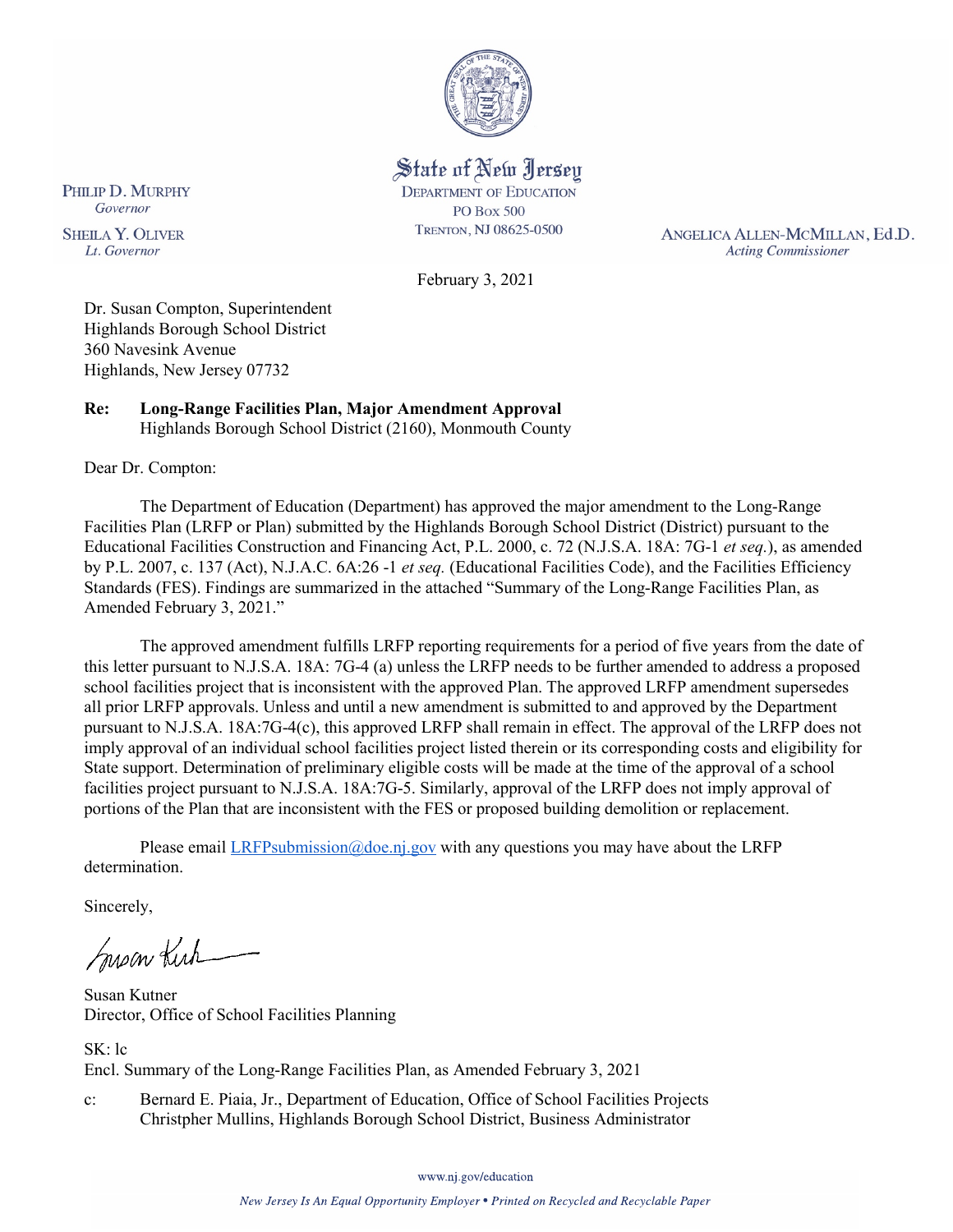# **Highlands Borough School District (2160) Summary of the Long-Range Facilities Plan, as Amended February 3, 2021**

The Department of Education (Department) has completed its review of the major amendment to the Long-Range Facilities Plan (LRFP or Plan) submitted by the Highlands Borough School District (District) pursuant to the Educational Facilities Construction and Financing Act, P.L. 2000, c. 72 (N.J.S.A. 18A: 7G-1 *et seq.*), as amended by P.L. 2007, c. 137 (Act), N.J.A.C. 6A:26-1 et seq. (Educational Facilities Code), and the Facilities Efficiency Standards (FES).

The following provides a summary of the District's approved amended LRFP. The summary is based on the standards set forth in the Act, the Educational Facilities Code, the FES, District-reported information in the Department's LRFP reporting system, and supporting documentation. The referenced reports in *italic* text are standard reports available on the Department's LRFP website.

### **1. Inventory Overview**

The District is classified as a Regular Operating District (ROD) for funding purposes. It provides services for students in grades PK-6.

The District identified existing and proposed schools, sites, buildings, rooms, and site amenities in its LRFP. Table 1 lists the number of existing and proposed district schools, sites, and buildings. Detailed information can be found in the *School Asset Inventory Report* and the *Site Asset Inventory Report.*

**As directed by the Department, school facilities projects that have received initial approval by the Department and have been approved by the voters, if applicable, are represented as "existing" in the LRFP.** Approved projects that include new construction and/or the reconfiguration/reassignment of existing program space are as follows: n/a.

| Category                                     | <b>Existing</b> | <b>Proposed</b> |
|----------------------------------------------|-----------------|-----------------|
| Number of Schools (assigned DOE school code) |                 |                 |
| Number of School Buildings <sup>1</sup>      |                 |                 |
| Number of Non-School Buildings <sup>2</sup>  |                 |                 |
| Number of Vacant Buildings                   |                 |                 |
| Number of Sites                              |                 |                 |

#### **Table 1: Number of Schools, School Buildings, and Sites**

Based on the existing facilities inventory submitted by the District:

- Schools using leased buildings (short or long-term):  $n/a$
- Schools using temporary classroom units (TCUs), excluding TCUs supporting construction: n/a
- Vacant/unassigned school buildings:  $n/a$

 $\overline{a}$ 

<span id="page-1-1"></span><span id="page-1-0"></span>*<sup>1</sup>* Includes district-owned buildings and long-term leases serving students in district-operated programs

<sup>&</sup>lt;sup>2</sup> Includes occupied district-owned buildings not associated with a school, such as administrative buildings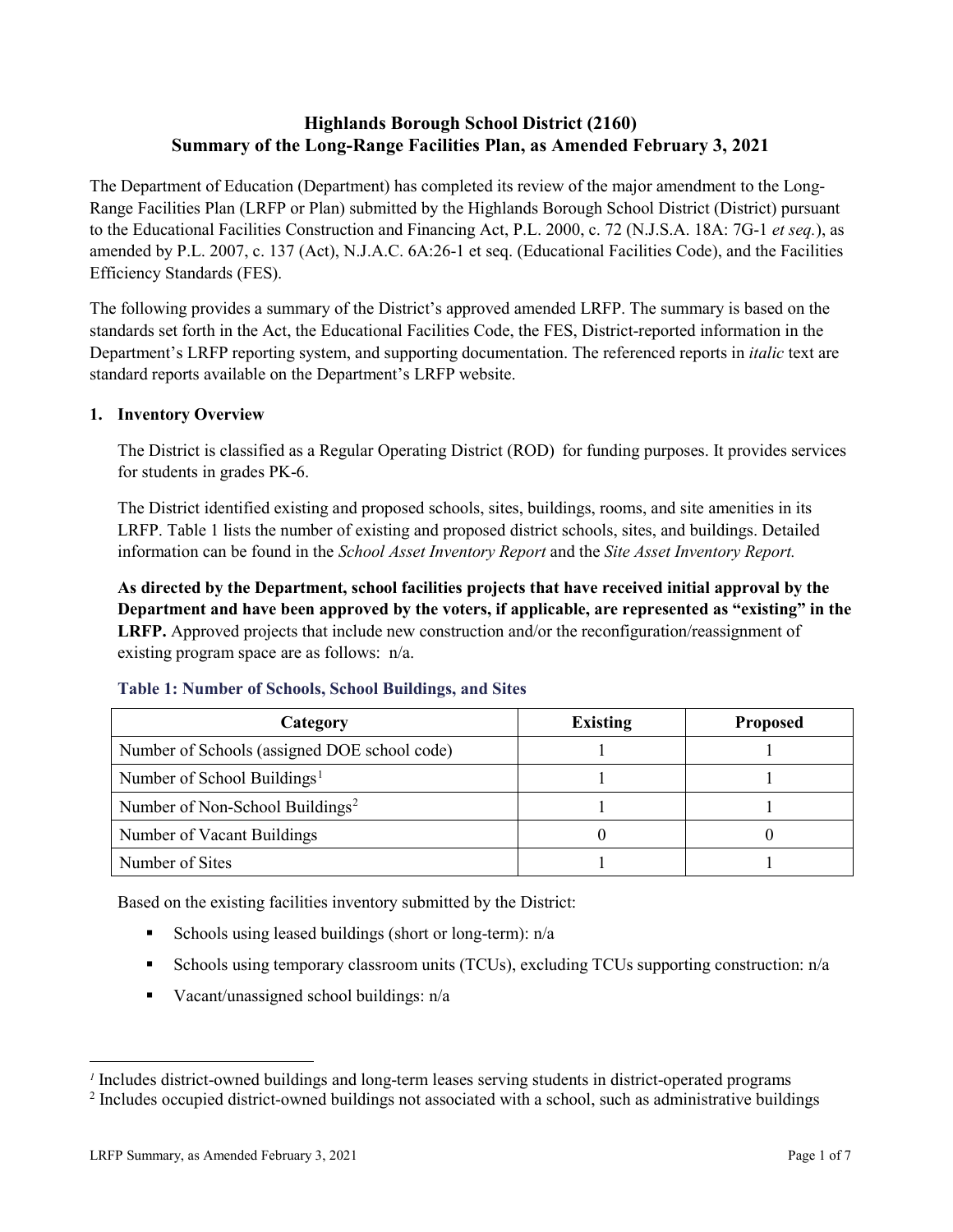Findings:

The Department has determined that the proposed inventory is adequate for approval of the District's LRFP amendment. However, the LRFP determination does not imply approval of an individual school facilities project listed within the LRFP; the District must submit individual project applications for project approval.

## **2. District Enrollments**

The District determined the number of students, or "proposed enrollments," to be accommodated for LRFP planning purposes on a district-wide basis and in each school.

The Department minimally requires the submission of a standard cohort-survival projection using historic enrollment data from the Application for School State Aid (ASSA) or NJ Smart. The cohort-survival method projection method forecasts future students based upon the survival of the existing student population as it moves from grade to grade. A survival ratio of less than 1.00 indicates a loss of students, while a survival ratio of more than 1.00 indicates the class size is increasing. For example, if a survival ratio tracking first to second grade is computed to be 1.05, the grade size is increasing by 5% from one year to the next. The cohort-survival projection methodology works well for communities with stable demographic conditions. Atypical events impacting housing or enrollments, such as an economic downturn that halts new housing construction or the opening of a charter or private school, typically makes a cohort-survival projection less reliable.

### **Proposed enrollments are based on a standard cohort-survival enrollment projection.**

Adequate supporting documentation was submitted to the Department to justify the proposed enrollments. Table 2 provides a comparison of existing and projected enrollments. All totals include special education students.

|                              | <b>Existing Enrollments</b> | <b>District Proposed Enrollments</b> |
|------------------------------|-----------------------------|--------------------------------------|
| <b>Grades</b>                | 2019-20                     | 2023-24                              |
| PK (excl. private providers) | 23                          | 23                                   |
| Grades K to 5                | 138                         | 138                                  |
| Grades 6 to 8                | 18                          | 27                                   |
| Grades 9 to 12               |                             |                                      |
| Totals K to 12               | 179                         | 188                                  |

# **Table 2: Enrollments**

Findings:

The Department has determined the District's proposed enrollments to be acceptable for approval of the District's LRFP amendment. The Department will require a current enrollment projection at the time an application for a school facilities project is submitted incorporating the District's most recent enrollments in order to verify that the LRFP's planned capacity is appropriate for the updated enrollments.

### **3. District Practices Capacity**

Based on information provided in the room inventories, District Practices Capacity was calculated for each school building to determine whether adequate capacity is proposed for the projected enrollments based on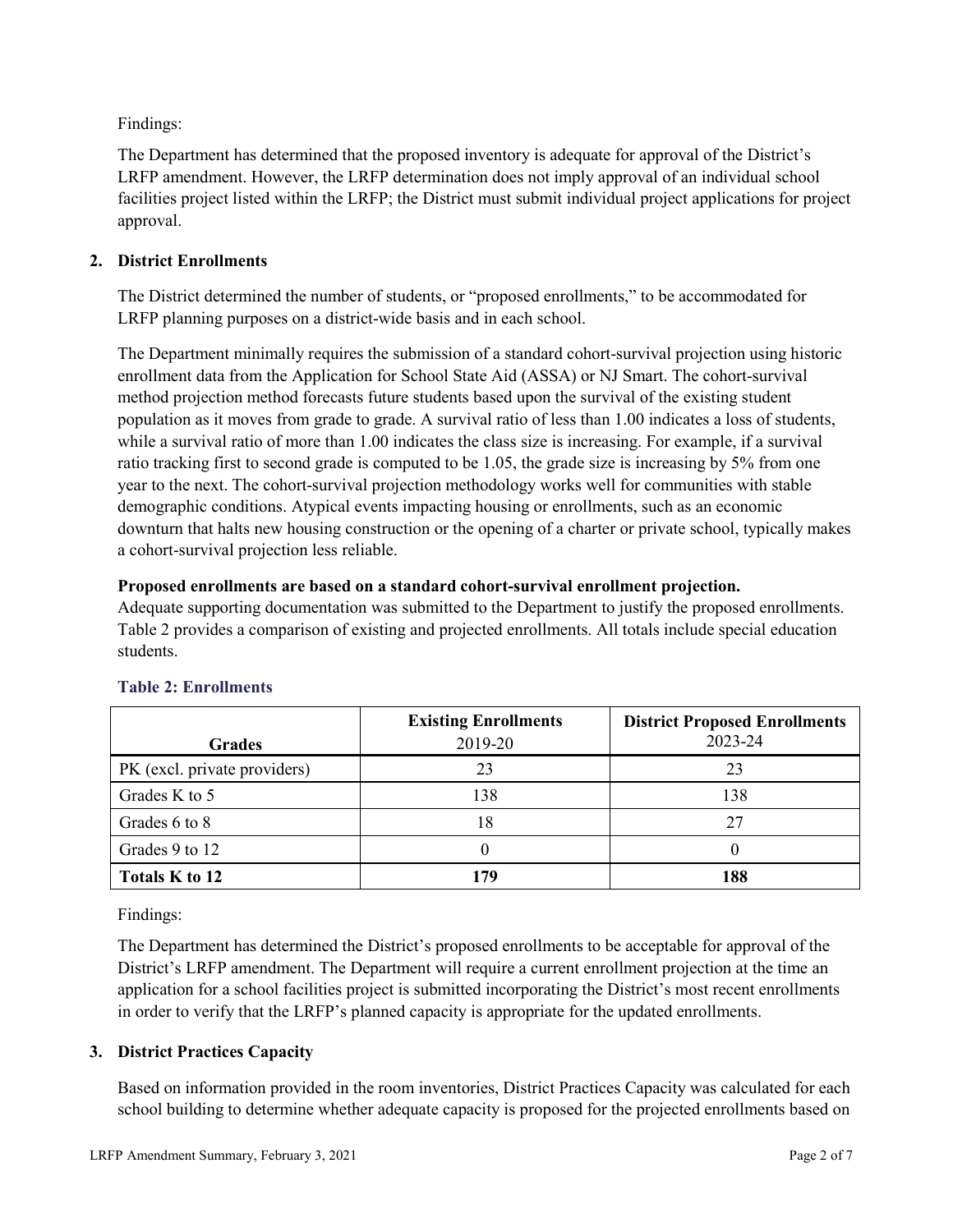district scheduling and class size practices. The capacity totals assume instructional buildings can be fully utilized regardless of school sending areas, transportation, and other operational issues. The calculations only consider district-owned buildings and long-term leases; short term leases and temporary buildings are excluded. **A capacity utilization factor of 90% for classrooms serving grades K-8 and 85% for classrooms serving grades 9-12 is applied in accordance with the FES.** No capacity utilization factor is applied to preschool classrooms.

In certain cases, districts may achieve adequate District Practices Capacity to accommodate enrollments but provide inadequate square feet per student in accordance with the FES, resulting in educational adequacy issues and "Unhoused Students." Unhoused students are considered in the "Functional Capacity" calculations used to determine potential State support for school facilities projects and are analyzed in Section 4.

Table 3 provides a summary of proposed enrollments and existing and proposed District-wide capacities. Detailed information can be found in the LRFP website reports titled *FES and District Practices Capacity Report, Existing Rooms Inventory Report, and Proposed Rooms Inventory Report.*

| <b>Grades</b>              | <b>Proposed</b><br><b>Enrollments</b> | <b>Existing</b><br><b>District</b><br><b>Practices</b><br>Capacity | <b>Existing</b><br>Deviation* | <b>Proposed</b><br><b>District</b><br><b>Practices</b><br>Capacity | <b>Proposed</b><br>Deviation* |
|----------------------------|---------------------------------------|--------------------------------------------------------------------|-------------------------------|--------------------------------------------------------------------|-------------------------------|
| Elementary ( $PK$ to 5)    | 161                                   | 165.88                                                             | 4.88                          | 165.88                                                             | 4.88                          |
| Middle $(6 \text{ to } 8)$ | 27                                    | 27.87                                                              | 0.82                          | 27.87                                                              | 0.82                          |
| High $(9 \text{ to } 12)$  | 0                                     | 0.00                                                               | 0.00                          | 0.00                                                               | 0.00                          |
| <b>District Totals</b>     | 188                                   | 193.70                                                             | 5.70                          | 193.70                                                             | 5.70                          |

### **Table 3: District Practices Capacity Analysis**

*\* Positive numbers signify surplus capacity; negative numbers signify inadequate capacity. Negative values for District Practices capacity are acceptable for approval if proposed enrollments do not exceed 100% capacity utilization.*

Considerations:

- Based on the proposed enrollments and existing room inventories, the District is projected to have inadequate capacity for the following grade groups, assuming all school buildings can be fully utilized: n/a
- Adequate justification has been provided by the District if the proposed capacity for a school significantly deviates from the proposed enrollments. Generally, surplus capacity is acceptable for LRFP approval if additional capacity is not proposed through new construction.

### Findings:

The Department has determined that proposed District capacity, in accordance with the proposed enrollments, is adequate for approval of the District's LRFP amendment. The Department will require a current enrollment projection at the time an application for a school facilities project is submitted, incorporating the District's most recent Fall Enrollment Report, in order to verify that the LRFP's planned capacity meets the District's updated enrollments.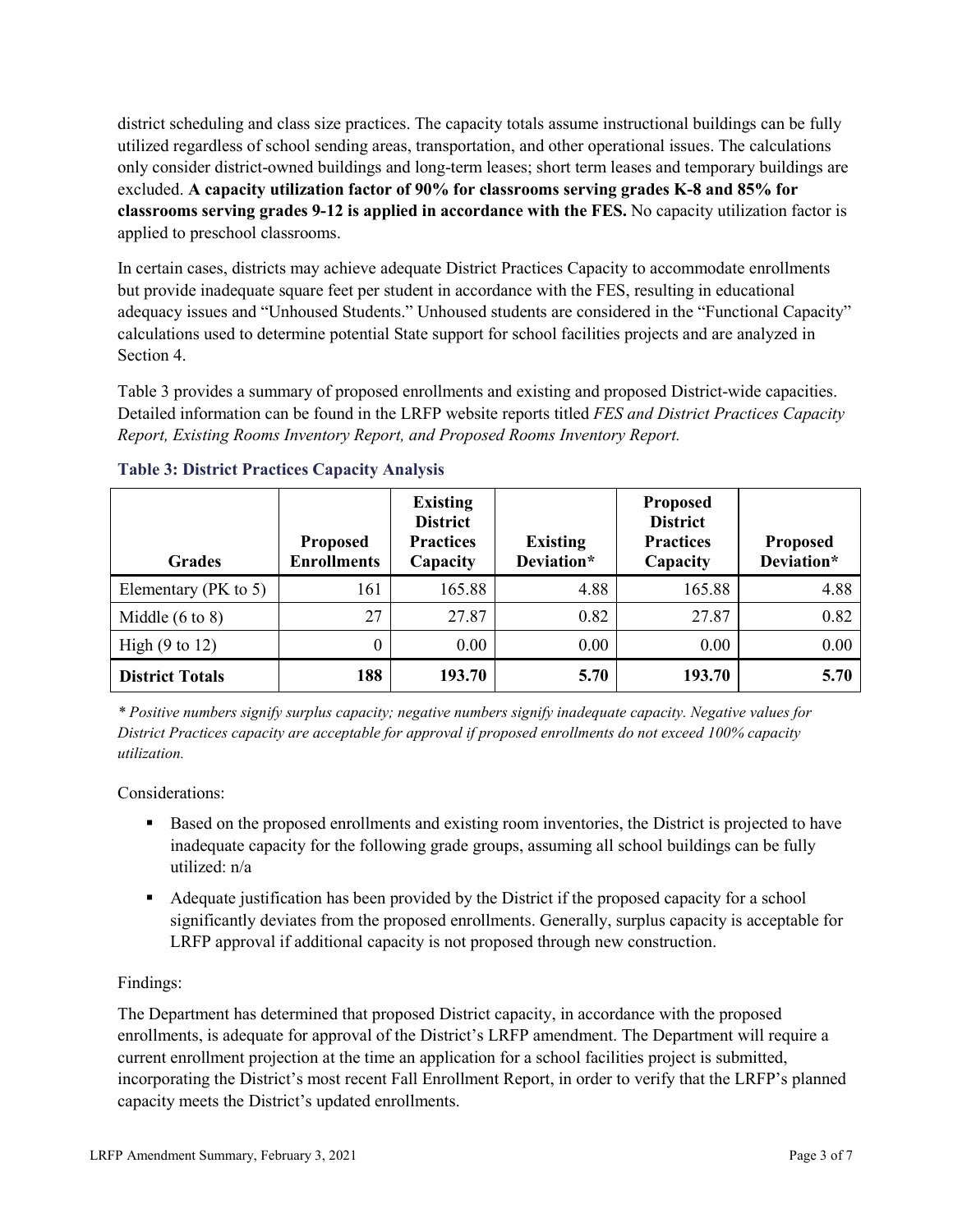### **4. New Construction Funding Eligibility**

*Functional Capacity* was calculated and compared to the proposed enrollments to provide a **preliminary estimate** of Unhoused Students and new construction funding eligibility. **A final determination will be made at the time of project application approval.**

*Functional Capacity* is the adjusted gross square footage of a school building *(total gross square feet minus excluded space)* divided by the minimum area allowance per full-time equivalent student for the grade level contained therein. *Unhoused Students* is the number of students projected to be enrolled in the District that exceeds the Functional Capacity of the District's schools pursuant to N.J.A.C. 6A:26-2.2(c). *Excluded Square Feet* includes (1) square footage exceeding the FES for any pre-kindergarten, kindergarten, general education, or self-contained special education classroom; (2) grossing factor square footage *(corridors, stairs, mechanical rooms, etc.)* that exceeds the FES allowance, and (3) square feet proposed to be demolished or discontinued from use. Excluded square feet may be revised during the review process for individual school facilities projects.

Table 4 provides a preliminary assessment of the Functional Capacity, Unhoused Students, and Estimated Maximum Approved Area for Unhoused Students for each FES grade group. The calculations exclude temporary facilities and short-term leased buildings. School buildings proposed for whole or partial demolition or reassignment to a non-school use are excluded from the calculations pending project application review. If a building is proposed to be reassigned to a different school, the square footage is applied to the proposed grades after reassignment. Buildings that are not assigned to a school are excluded from the calculations. In addition, only preschool students eligible for state funding (former ECPA students) are included. Detailed information concerning the calculations can be found in the *Functional Capacity and Unhoused Students Report* and the *Excluded Square Footage Report.*

| Category                                     | PK/K to 5 | 6 to 8   | 9 to 12  | <b>Total</b> |
|----------------------------------------------|-----------|----------|----------|--------------|
| Eligible PK /K-12 Proposed Enrollments       | 161       | 27       | 0        |              |
| FES Area Allowance (SF/student)              | 125.00    | 134.00   | 151.00   |              |
| <b>Prior to Completion of Proposed Work:</b> |           |          |          |              |
| <b>Existing Gross Square Feet</b>            | 27,602    | 4,629    | $\theta$ | 32,231       |
| <b>Adjusted Gross Square Feet</b>            | 27,069    | 4,540    | $\theta$ | 31,609       |
| <b>Adjusted Functional Capacity</b>          | 216.55    | 35.95    | 0.00     |              |
| <b>Unhoused Students</b>                     | 0.00      | 0.00     | 0.00     |              |
| Est. Max. Area for Unhoused Students         | 0.00      | 0.00     | 0.00     |              |
| <b>After Completion of Proposed Work:</b>    |           |          |          |              |
| Gross Square Feet                            | 27,602    | 4,629    | $\Omega$ | 32,231       |
| New Gross Square Feet                        | $\Omega$  | $\Omega$ | $\Omega$ | $\theta$     |
| <b>Adjusted Gross Square Feet</b>            | 27,069    | 4,540    | $\Omega$ | 31,609       |
| <b>Functional Capacity</b>                   | 216.55    | 35.95    | 0.00     |              |
| <b>Unhoused Students after Construction</b>  | 0.00      | 0.00     | 0.00     |              |
| Est. Max. Area Remaining                     | 0.00      | 0.00     | 0.00     |              |

#### **Table 4: Estimated Maximum Approved Area for Unhoused Students**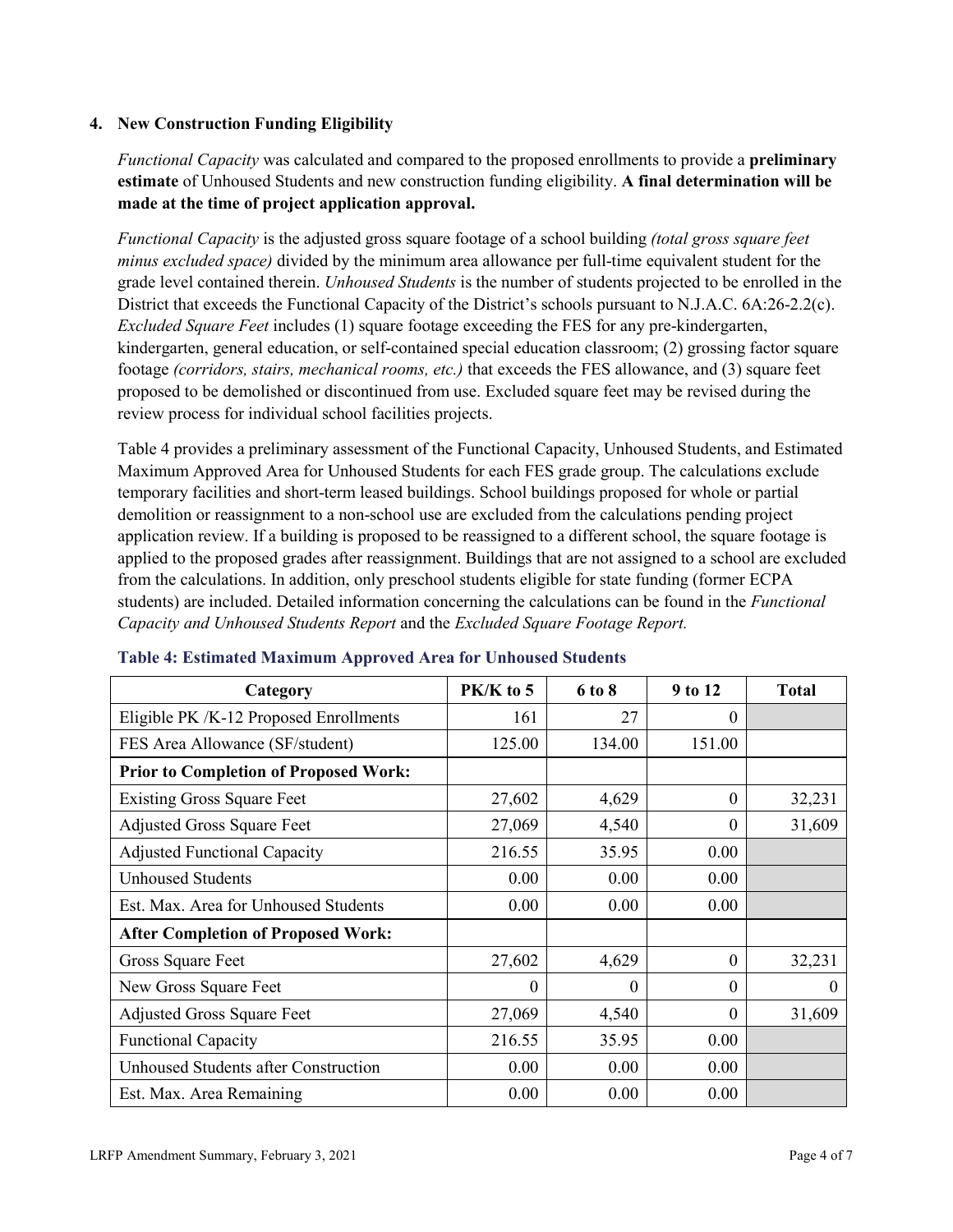Facilities used for non-instructional or non-educational purposes are ineligible for State support under the Act. However, projects for such facilities shall be reviewed by the Department to determine whether they are consistent with the District's LRFP and whether the facility, if it is to house students (full or part time) conforms to educational adequacy requirements. These projects shall conform to all applicable statutes and regulations.

Estimated costs represented in the LRFP by the District are for capital planning purposes only. The estimates are not intended to represent preliminary eligible costs or final eligible costs of approved school facilities projects.

Considerations:

- The District does not have approved projects pending completion, as noted in Section 1, that impact the Functional Capacity calculations.
- **The Functional Capacity calculations** *exclude* square feet proposed for demolition or discontinuation for the following FES grade groups and school buildings pending a feasibility study and project review: n/a.
- Based on the preliminary assessment, the District has Unhoused Students prior to the completion of proposed work for the following FES grade groups: n/a .
- New construction is proposed for the following FES grade groups: n/a.
- Proposed new construction exceeds the estimated maximum area allowance for Unhoused Students prior to the completion of the proposed work for the following grade groups: n/a.
- The District, based on the preliminary LRFP assessment, will not have Unhoused Students after completion of the proposed LRFP work. If the District is projected to have Unhoused Students, adequate justification has been provided to confirm educational adequacy in accordance with Section 6 of this determination.

### Findings:

Functional Capacity and Unhoused Students calculated in the LRFP are preliminary estimates. Preliminary Eligible Costs (PEC) and Final Eligible Costs (FEC) will be included in the review process for specific school facilities projects. A feasibility study undertaken by the District is required if building demolition or replacement is proposed per N.J.A.C. 6A:26-2.3(b)(10).

### **5. Proposed Work**

The District assessed program space, capacity, and physical plant deficiencies to determine corrective actions. Capital maintenance, or *"system actions,"* address physical plant deficiencies due to operational, building code, and /or life cycle issues. Inventory changes, or *"inventory actions,*" add, alter, or eliminate sites, site amenities, buildings, and/or rooms.

The Act (N.J.S.A. 18A:7G-7b) provides that all school facilities shall be deemed suitable for rehabilitation unless a pre-construction evaluation undertaken by the District demonstrates to the satisfaction of the Commissioner that the structure might pose a risk to the safety of the occupants even after rehabilitation or that rehabilitation is not cost-effective. Pursuant to N.J.A.C. 6A:26-2.3(b)(10), the Commissioner may identify school facilities for which new construction is proposed in lieu of rehabilitation for which it appears from the information presented that new construction is justified, provided, however, that for such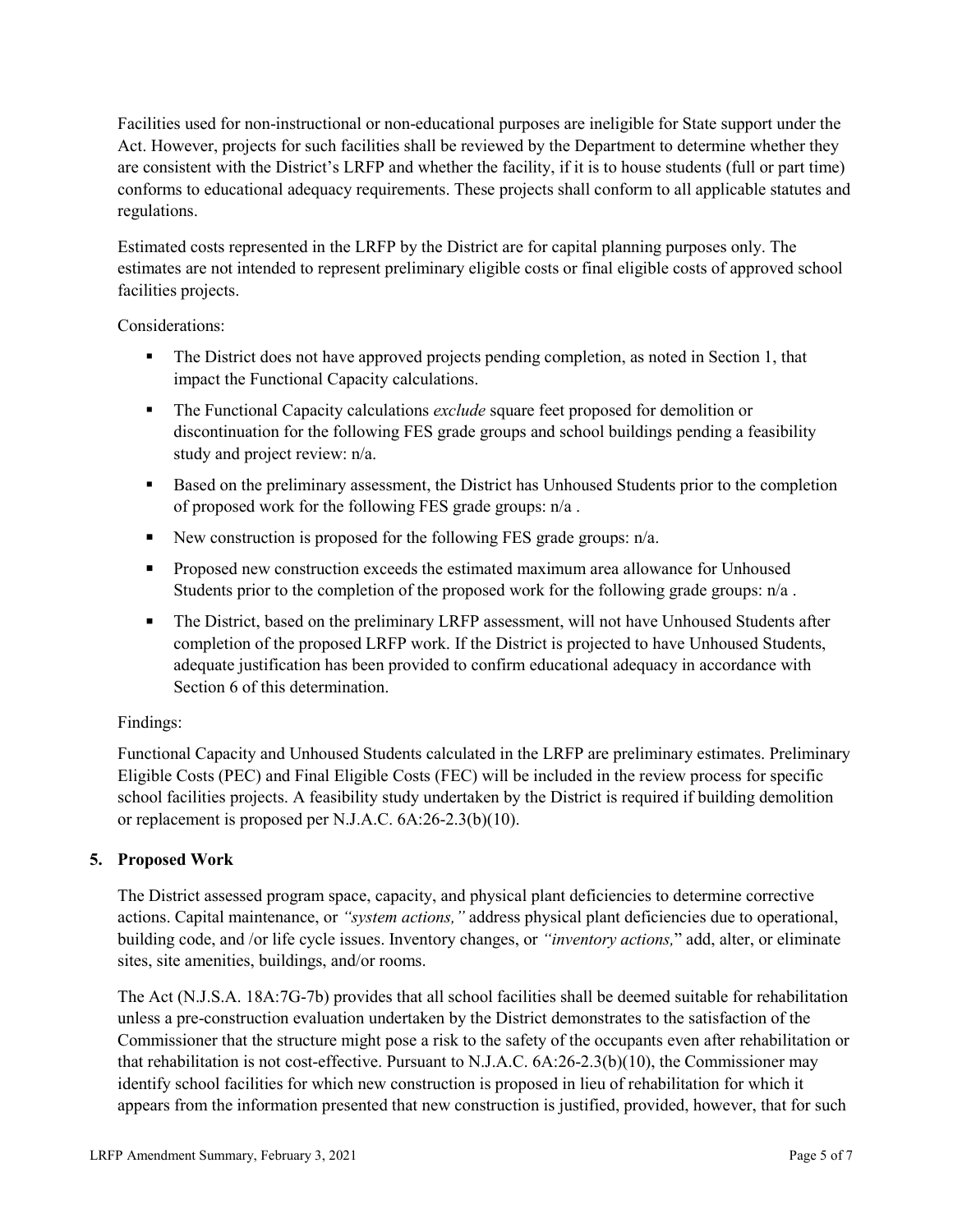school facilities so identified, the District must submit a feasibility study as part of the application for the specific school facilities project. The cost of each proposed building replacement is compared to the cost of additions or rehabilitation required to eliminate health and safety deficiencies and to achieve the District's programmatic model.

Table 5 lists the scope of work proposed for each school based on the building(s) serving their student population. Proposed inventory changes are described in the LRFP website reports titled *"School Asset Inventory Report and "Proposed Room Inventory Report."* Information concerning proposed systems work, or capital maintenance can be found in the "LRFP Systems Action Summary Report."

With the completion of the proposed work, the following schools are proposed to be eliminated:  $n/a$ ; the following schools are proposed to be added: n/a.

| <b>Proposed Scope of Work</b>                                                                  | <b>Applicable Schools</b> |
|------------------------------------------------------------------------------------------------|---------------------------|
| <b>Renovation only</b> (no new construction)                                                   |                           |
| System actions only (no inventory actions)                                                     | Highlands School (050)    |
| Existing inventory actions only (no systems actions)                                           | n/a                       |
| Systems and inventory changes                                                                  | n/a                       |
| <b>New construction</b>                                                                        |                           |
| Building addition only (no systems actions)                                                    | n/a                       |
| Renovation and building addition (system, existing<br>inventory, and new construction actions) | n/a                       |
| New building on existing site                                                                  | n/a                       |
| New building on new or expanded site                                                           | n/a                       |
| Site and building disposal (in addition to above scopes)                                       |                           |
| Partial building demolition                                                                    | n/a                       |
| Whole building demolition                                                                      | n/a                       |
| Site and building disposal or discontinuation of use                                           | n/a                       |

#### **Table 5: School Building Scope of Work**

Findings:

The Department has determined that the proposed work is adequate for approval of the District's LRFP amendment. However, Department approval of proposed work in the LRFP does not imply the District may proceed with a school facilities project. The District must submit individual project applications with cost estimates for Department project approval. Both school facilities project approval and other capital project review require consistency with the District's approved LRFP.

### **6. Proposed Room Inventories and the Facilities Efficiency Standards**

The District's proposed school buildings were evaluated to assess general educational adequacy in terms of compliance with the FES area allowance pursuant to N.J.A.C. 6A:26-2.2 and 2.3.

District schools proposed to provide less square feet per student than the FES after the completion of proposed work as indicated in Table 5 are as follows: n/a